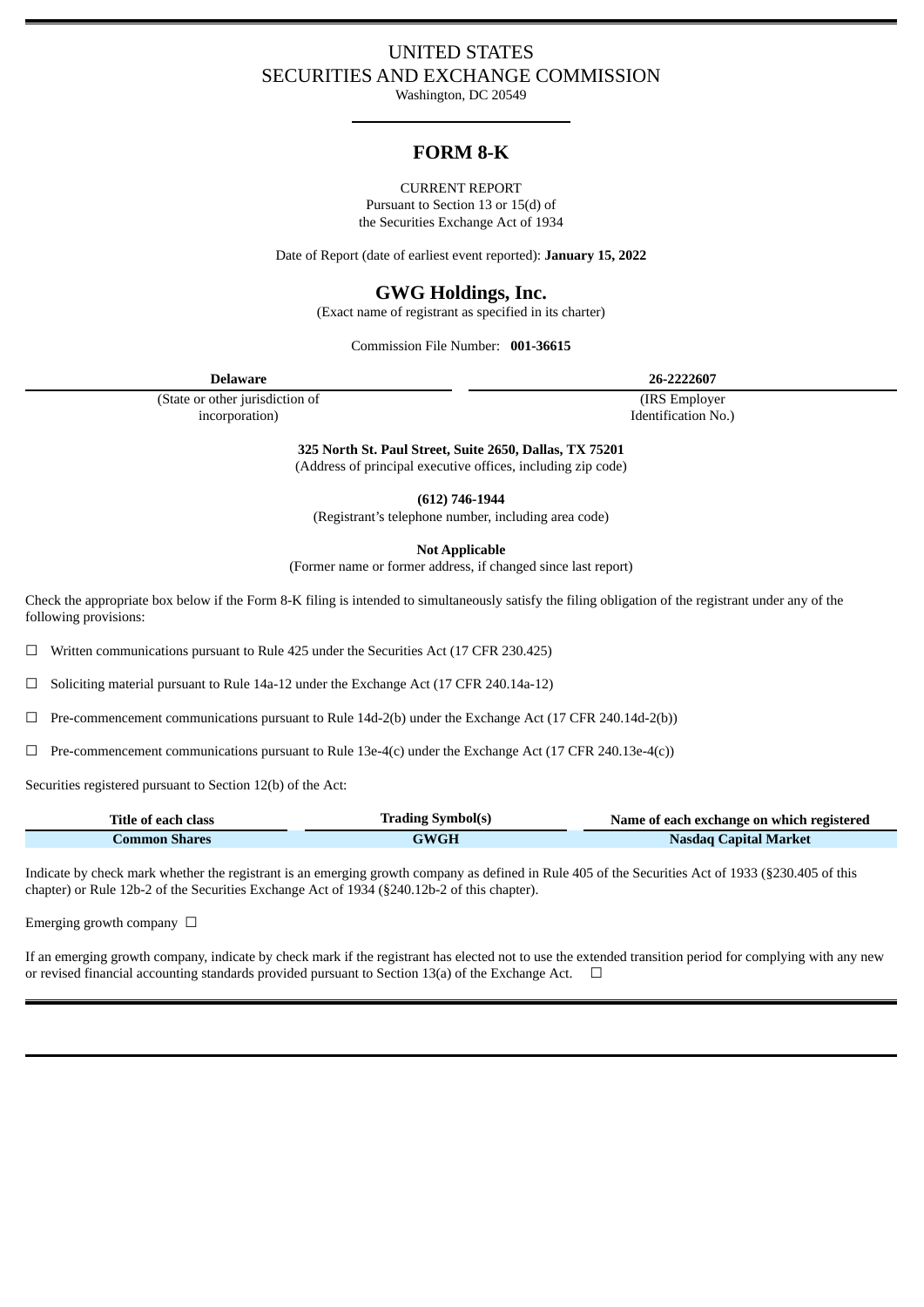#### **Item 8.01 Other Events**

The Board of Directors of GWG Holdings, Inc. (the "Company") has authorized management to retain the services of a restructuring advisor, which the Company expects will be FTI Consulting, Inc., and Mayer Brown LLP as restructuring legal advisor to assist the Company's Board of Directors and management in evaluating alternatives with respect to its capital structure and liquidity.

As disclosed in the Company's periodic reports filed with the SEC, the Company relies to a significant extent on L Bond sales to provide liquidity. The Company voluntarily suspended its L Bond sales during eight months in 2021 due to the late filing of its Annual Report on Form 10-K for the year ended December 31, 2020 (the "2020 10-K") while the Company was working with its auditors and the SEC's Office of the Chief Accountant to resolve two accounting questions relevant to the December 31, 2020 financial statements, as previously disclosed. In addition, once the Company resumed L Bond sales following the filing of its 2020 10-K on November 5, 2021, it has experienced significantly lower L Bond sales than it had experienced previously, including after the Company voluntarily suspended its L Bonds sales in 2019. In addition, the Company believes that the filing of its Annual Report on Form 10-K for the year ended December 31, 2021, will likely be later than the March 31, 2022 due date for such filing due to the recently disclosed decision of its independent registered public accounting firm to decline to stand for reappointment, which would also likely result in a voluntary suspension of the sale of L Bonds. As previously disclosed, the decision of the Company's independent registered public accounting firm to decline to stand for reappointment did not involve any disagreements between the firm and the Company on any matter of accounting principles or practices, financial statement disclosure or auditing scope or procedure which, if not resolved to the firm's satisfaction, would have caused it to make reference to the subject matter of the disagreement in connection with its audit report.

Accordingly, the Company did not make the January 15, 2022 interest payment of approximately \$10.35 million and principal payments of approximately \$3.25 million with respect to its L Bonds, which are issued under its Amended and Restated Indenture, dated as of October 23, 2017, among the Company, GWG Life, LLC, as guarantor, and Bank of Utah, as trustee (as amended and supplemented, the "Indenture"). The Indenture permits the Company a 30-day grace period to make the interest and maturity payments. If the Company fails to make the interest or maturity payments within the grace period, an event of default under the Indenture will result, and the trustee or noteholders holding at least 25% in the aggregate outstanding principal amount of L Bonds may elect to accelerate the L Bonds causing them to be immediately due and payable, provided that, due to the Company's outstanding Senior Debt (as such term is defined in the Indenture), such a declaration of acceleration may not become effective until the earlier of (i) the day which is five Business Days (as defined in the Indenture) after the receipt by each of the Company and the holders of Senior Debt of such written notice of acceleration or (ii) the date of acceleration of any Indebtedness (as defined in the Indenture) under any Senior Debt. Payment of principal and interest on the L Bonds is subject to the subordination provisions of the Indenture for the benefit of holders of Senior Debt.

The Company also elected to voluntarily suspend its L Bonds sales effective as of January 10, 2022 and to pay the January 15, 2022 Redeemable Preferred Stock and Series 2 Redeemable Preferred Stock dividends in additional shares of the applicable series of preferred stock in accordance with the terms of the certificates of designation for the Redeemable Preferred Stock and Series 2 Redeemable Preferred Stock.

1